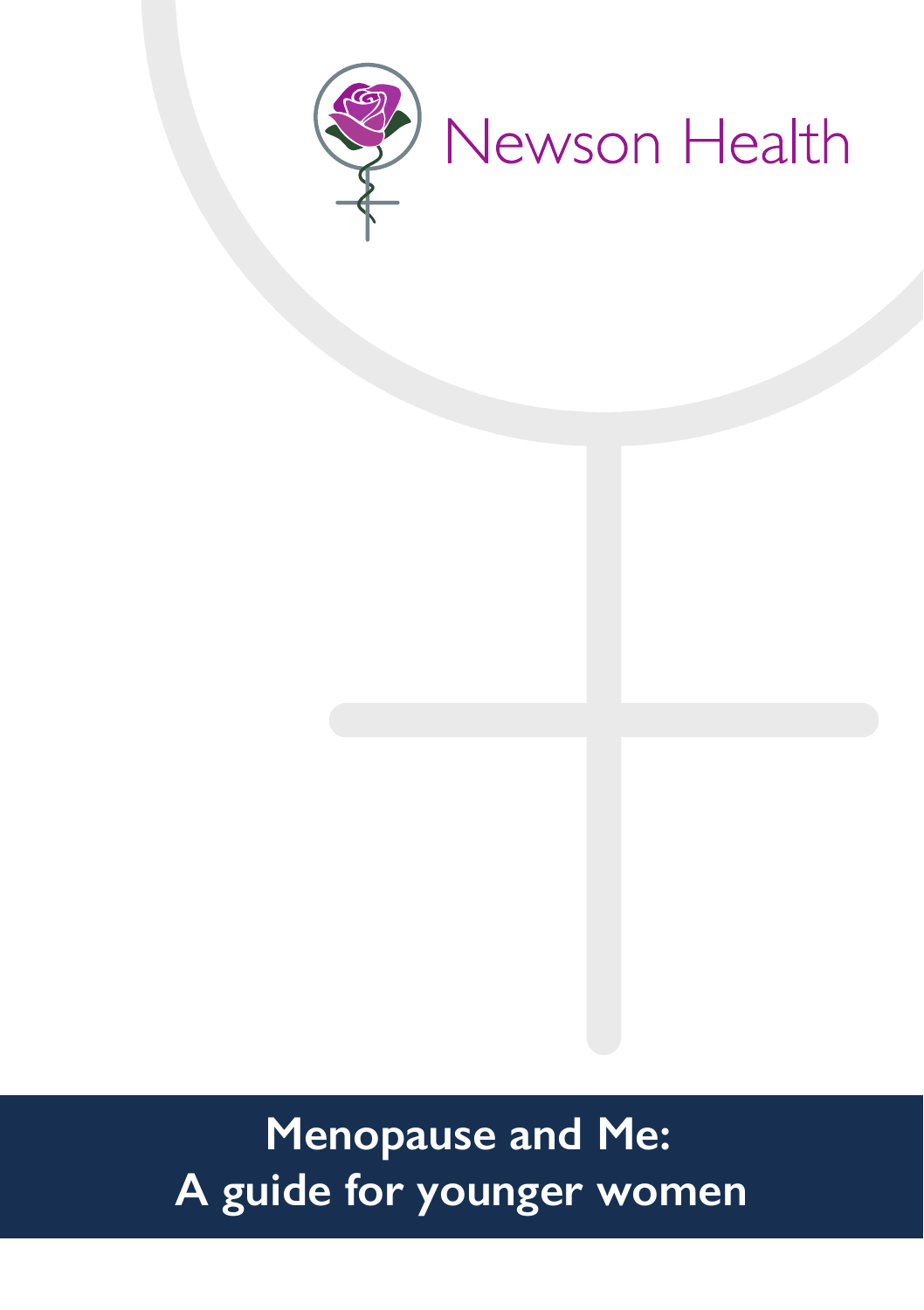This booklet has been written by Dr Louise Newson, GP, menopause specialist and founder of the Newson Health Menopause and Wellbeing Centre in Stratford-upon-Avon, England.

> For more information on Dr Newson visit www.menopausedoctor.co.uk

# **Contents**

| Treatment options for your menopause: |
|---------------------------------------|
|                                       |
|                                       |
|                                       |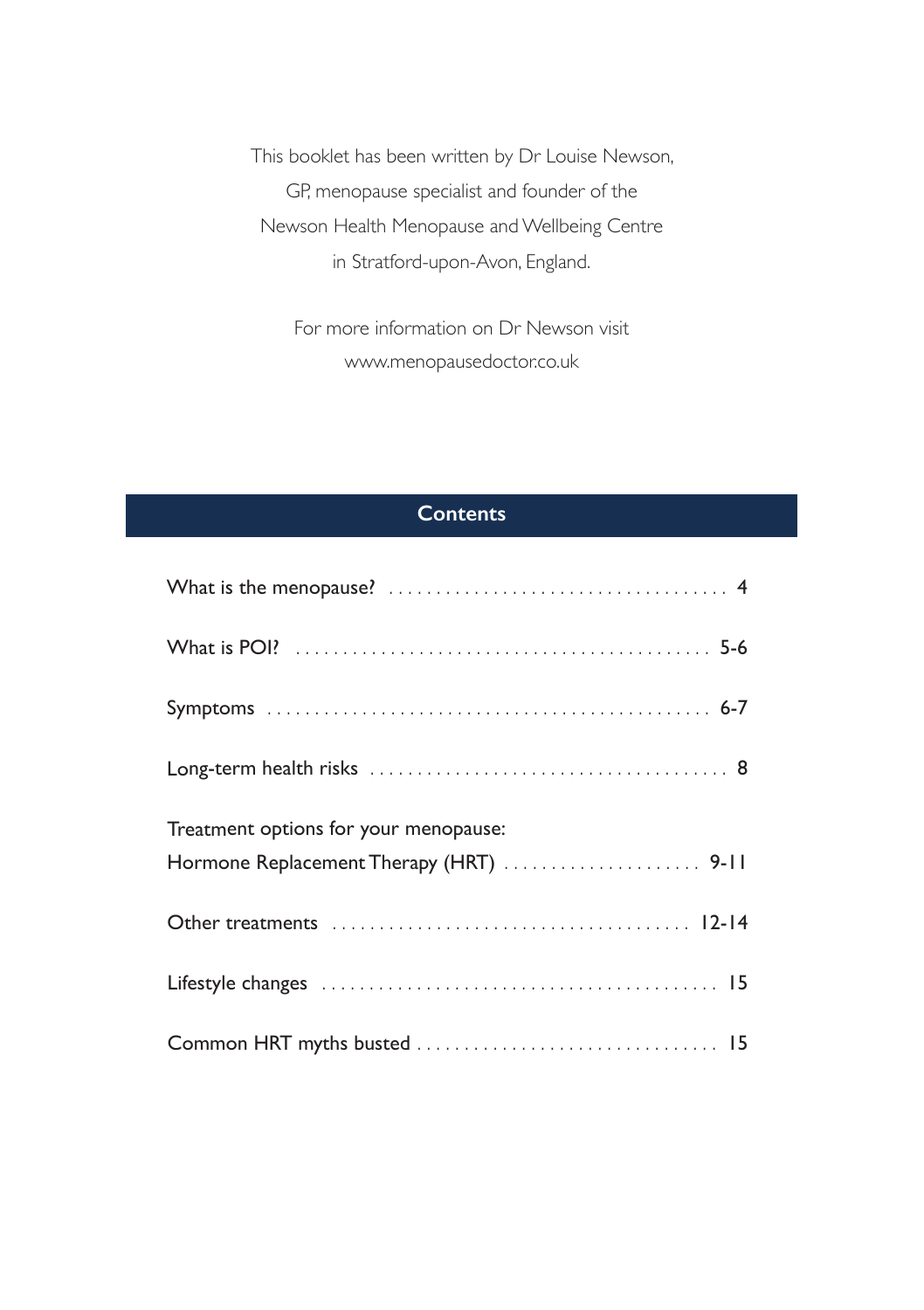# **Menopause and me: menopause in younger women**

# **Did you know? About three in four women will experience symptoms during their menopause**

The menopause can be a difficult time in the life of a woman.

Symptoms such as hot flushes, fatigue, mood changes and 'brain fog' can affect all aspects of life, including home-life, relationships and careers.

And for women who go through their menopause at an earlier age, it can be an unexpected and particularly difficult diagnosis to come to terms with.

This simple guide explains what your menopause actually is, describes symptoms you may experience, as well offering advice on treatments and lifestyle changes that make a real difference.

This booklet has been created for women with premature ovarian insufficiency (POI) or an early menopause. A more general booklet, Menopause and Me, has been written for older women.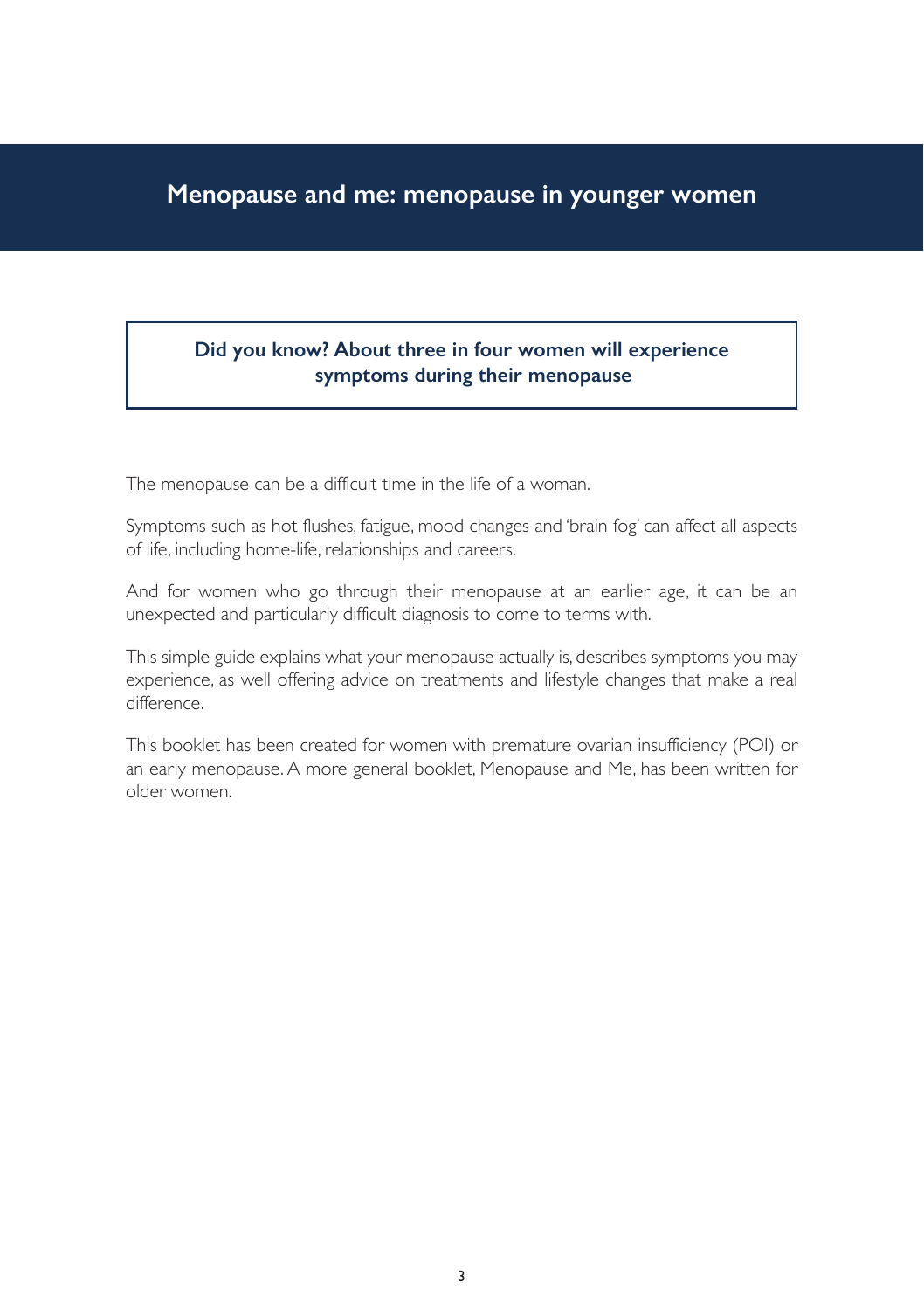## **Did you know? About one in a hundred women have premature ovarian insufficiency (POI)**

Your menopause is when you stop having periods. It occurs when your ovaries stop producing eggs and as a result, levels of hormones called estrogen and progesterone fall.

There are four key stages to be aware of:

Pre-menopause: the time in your life before any menopausal symptoms occur

Perimenopause: when you experience menopausal symptoms due to hormone changes, but still have your period

Menopause: when you do not have a period for 12 consecutive months

Postmenopause: the time in your life after you have not had a period for 12 consecutive months.

# **How and when does your menopause happen?**

Hormones estrogen and progesterone work together to regulate the menstrual cycle and production of eggs. Estrogen also plays an important role throughout a woman's body, including bones, memory, mood and even hair and skin.

During your perimenopause and menopause, hormone levels fluctuate greatly, and this imbalance can result in a range of symptoms - from hot flushes to aches, pains and mood changes.

The average age of the menopause is 51 (and symptoms of the perimenopause often start at around 45) but this can be earlier for many women.

If your menopause occurs when you are under 45, it is known as an early menopause.

Menopause in women under 40 years is usually referred to as POI.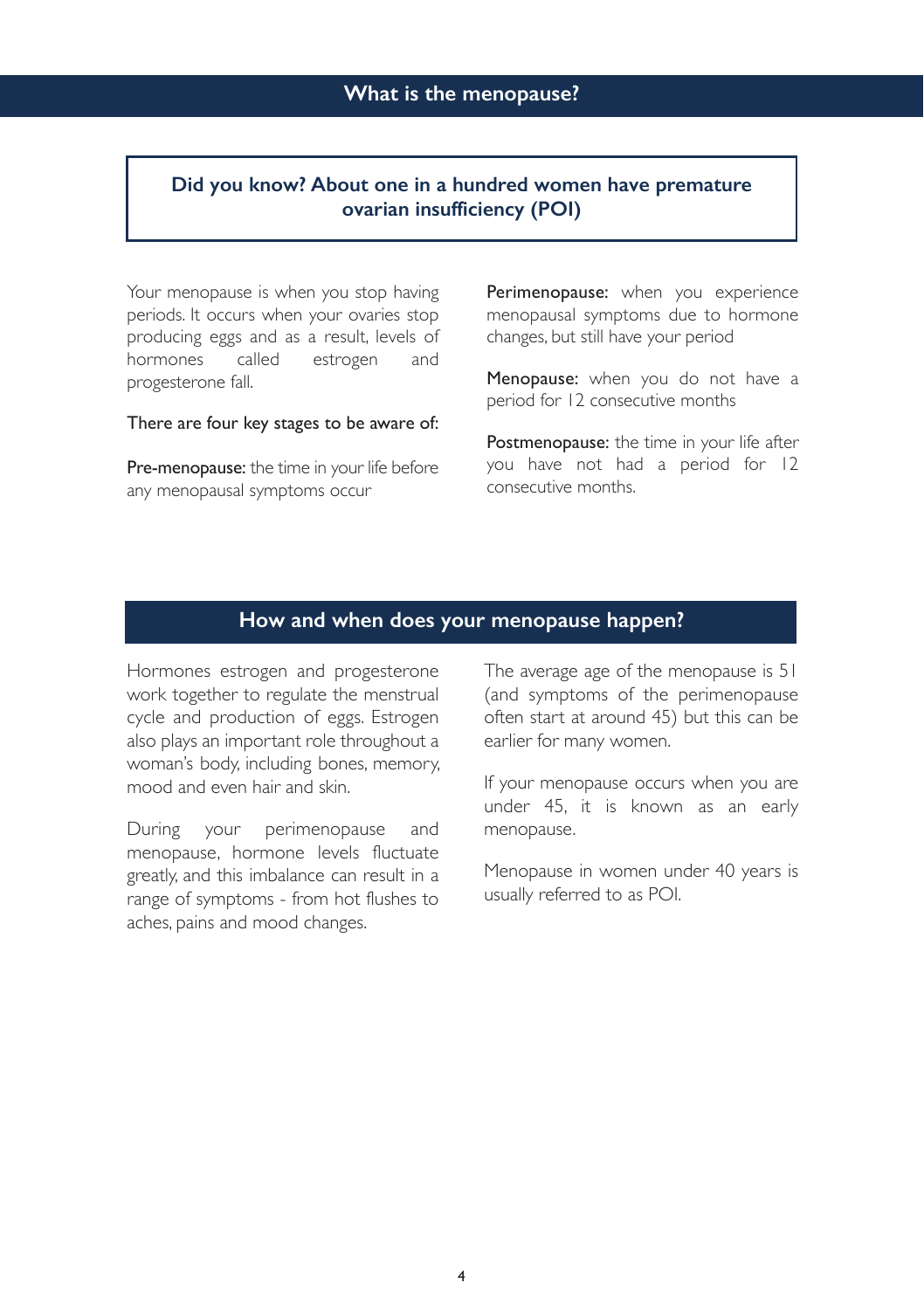# **What is POI?**

POI occurs when your ovaries stop working properly and no longer produce normal amounts of hormone - and therefore may not produce eggs.

This causes periods to become irregular or stop altogether and can also trigger symptoms of the menopause.

# **How does POI affect fertility?**

Unlike menopause in older women, the ovaries don't completely stop working in women with POI.

In POI, ovarian function can fluctuate over time, occasionally resulting in a period, ovulation (when an egg is released) or even pregnancy. This occasional release of an egg causes around 5-10% of women with POI to become pregnant.

# **What causes POI?**

About one in a hundred women under 40 have POI, and it affects about one in a thousand women under 30.

For most women, the underlying cause is not known. However, it can due to one of the following reasons:

Cancer treatment: radiotherapy (particularly to your pelvic area) and chemotherapy can cause POI.

Surgery: An operation that removes your ovaries - known as an oophorectomy can trigger POI. Likewise, a hysterectomy – where your womb is removed – can also bring about POI, even if your ovaries

have not been removed. This is because it is common for estrogen levels to decline at an earlier age, after a hysterectomy.

An autoimmune disease: where your immune system (which normally protects your body from infection) mistakenly attacks body tissues.

Genetic conditions: The most common of these is Turner syndrome, where one of the female chromosomes is missing. Genetic conditions causing POI are usually more common if you have family members with POI, or POI starts at a very early age.

## **How is POI or early menopause diagnosed?**

If you have had your ovaries removed, then you won't need any tests to confirm POI.

Otherwise you will need to have a blood test to measure levels of a hormone called follicle stimulating hormone (FSH). If this is raised, then it is very likely you are menopausal. This test should be repeated 4-6 weeks later to confirm the diagnosis because your FSH levels change at different times during your

menstrual cycle.

You may also have a bone scan (known as a DEXA scan) to check the density of your bones, as low levels of estrogen increases the risk of developing osteoporosis.

If you are under 35, you may be offered a blood test to check your chromosomes to determine if a chromosomal problem is causing POI.

5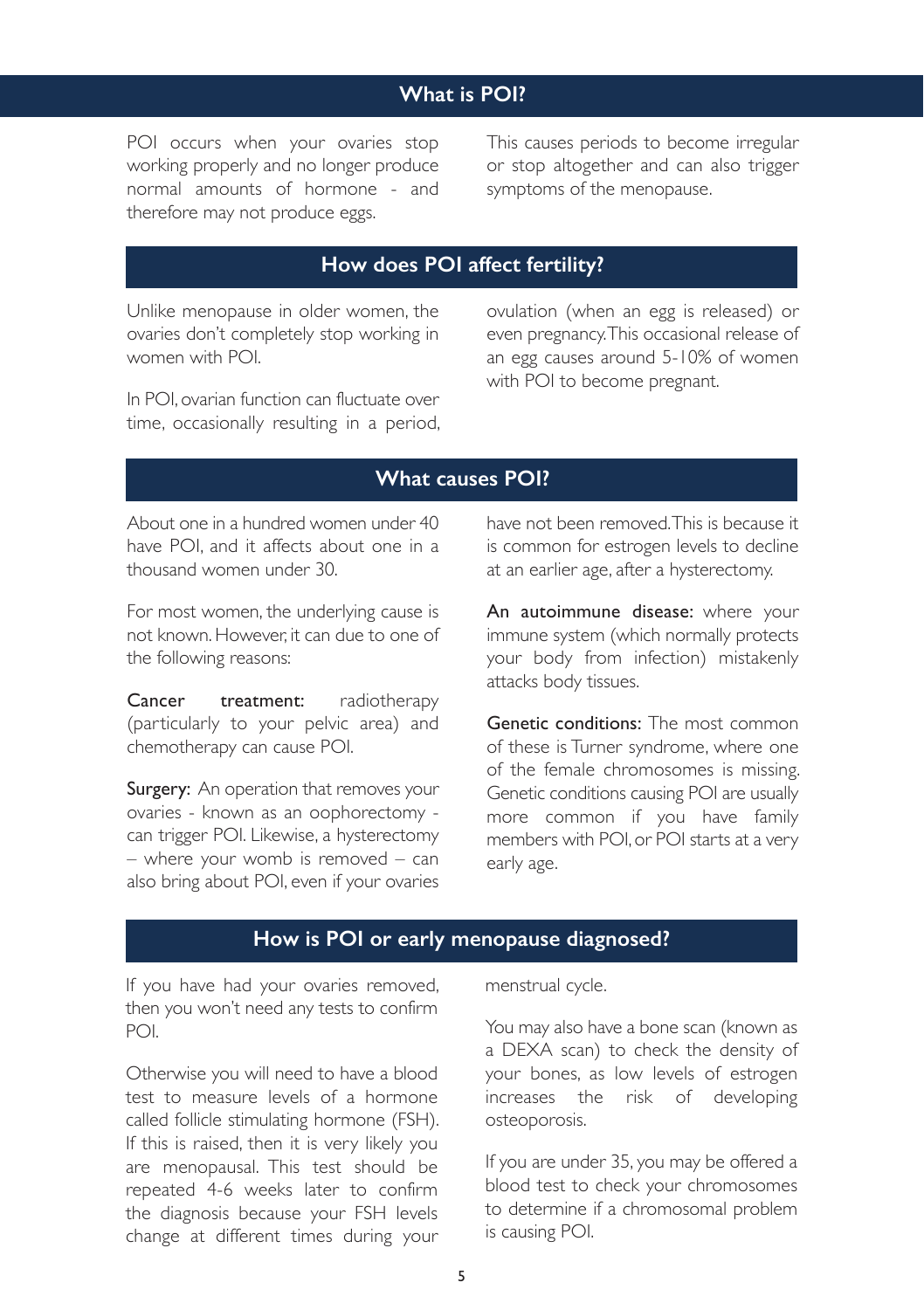The majority of women will experience symptoms during their menopause, which can affect both their home and work lives.

The severity of symptoms varies tremendously between women. Some will only experience them for a few months, others can continue to suffer for years – even decades.

Common symptoms can include:

#### Changes to your periods:

This is often the first sign. You can experience a change in flow and your periods will become less frequent, before stopping completely. However, for a small minority of women with POI, periods have never occurred at any time in their life.

Many women have POI or early menopause without realising it. If you have irregular periods or your periods have stopped, talk to a health professional, whatever age you are.

#### Hot flushes:

This is the most common symptom of all, affecting three out of four women. Hot flushes can come on suddenly at any time of day, spreading throughout your face, chest and body. For some women they may last for moments, for others several minutes. Hot flushes can have associated symptoms such as sweating, dizziness or even heart palpitations.

#### Night sweats:

Many women find they wake up drenched in sweat and have to change their pyjamas or bed clothes. This can also be a disruptive symptom for partners too.

#### Mood changes:

Some women who suffer from mood changes find they are very disruptive to work and home life. You may find mood changes more common if you have had premenstrual syndrome in the past.

#### Fatigue and poor sleep:

Poor sleep can be related to night sweats, but you may find you are more tired during the day even if your sleep is not affected.

#### Brain fog:

This is a collective term for symptoms such as memory lapses, poor concentration, difficulty absorbing information and a feeling your brain is like 'cotton wool'. Brain fog can not only present a challenge while at work, it can also affect the simplest of tasks like reading a book or listening to the radio.

#### Loss of sexual desire:

It is common to lose interest in and pleasure from sex around the time of the menopause; feeling tired, having a low mood and experiencing night sweats can all be contributing factors. There is also a hormonal reason why your libido may feel rock-bottom. Women have testosterone, as well as men, and this hormone can influence our sex-drive. Testosterone levels tend to decline in women during the menopause.

#### Joint pains and muscle aches:

Estrogen is very important in providing lubrication in your joints and preventing inflammation, so reduced levels of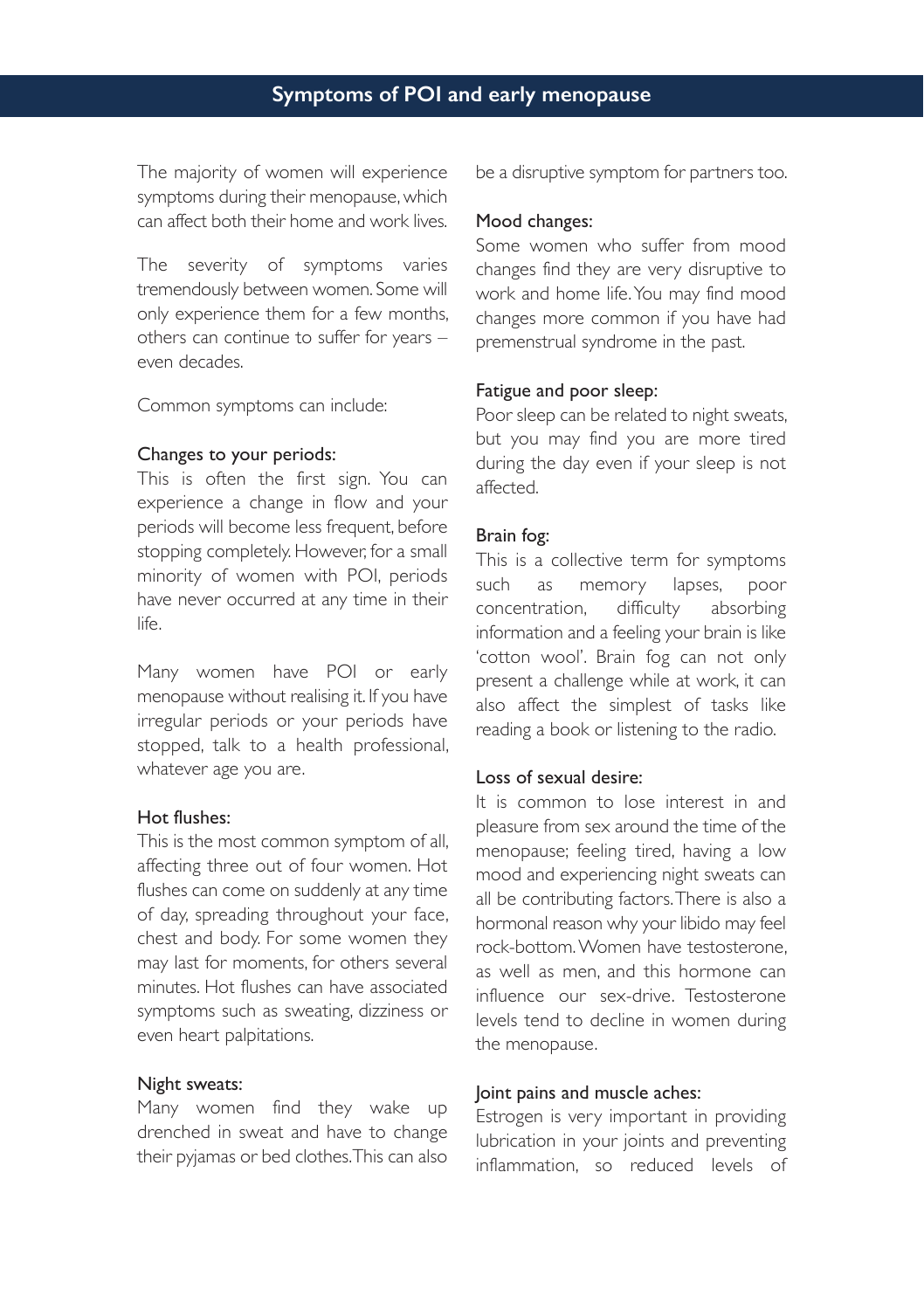estrogen in your blood can leave your joints sore and aching.

#### Hair and skin changes:

Estrogen helps to build collagen - the protein that protects the structure of our skin. Lower levels of estrogen can lead to reduced elasticity, fine lines and dryness. Some women find their skin becomes itchier, or they develop acne. Changing hormones can also make your hair thinner and less glossy, and you may notice increased facial hair growth.

#### Worsening migraines:

If you suffer from migraines, you may find they become more severe and closer together. This is due to fluctuating hormone levels in the blood, particularly estrogen.

#### Vaginal and urinary symptoms:

Low estrogen can cause the tissues around the vagina to become thinner, dry, itchy and inflamed - known as vaginal atrophy or atrophic vaginitis. Your vagina also expands less easily during sex, making sex uncomfortable or painful.

Low estrogen also thins the lining of the bladder, leading to the urge to urinate more frequently. Some women find they have recurrent urinary tract infections.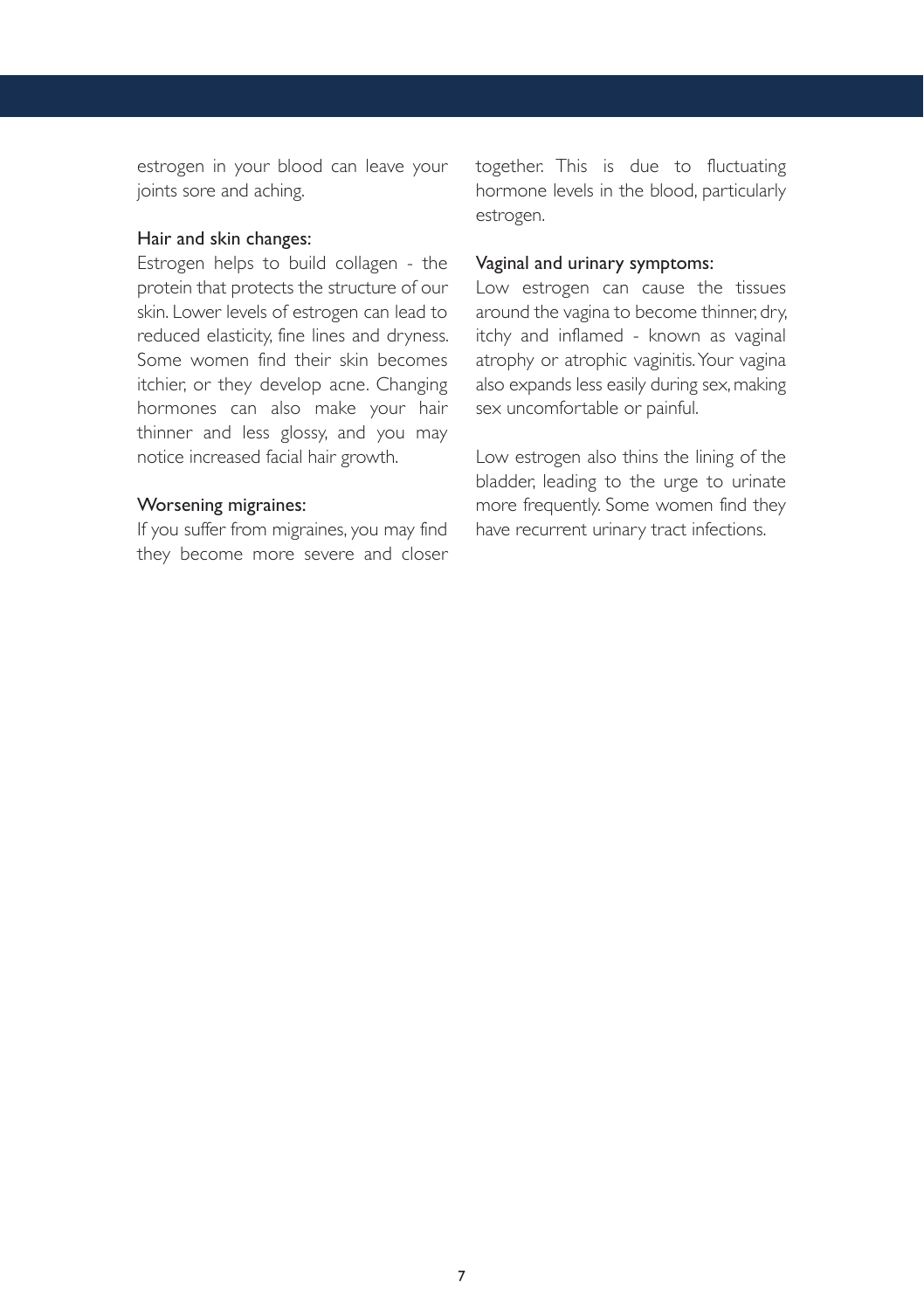# **Long-term health problems which can arise from your menopause**

# **Osteoporosis**

## **Did you know? Women lose up to 10% of their bone-strength in the first five years after menopause**

Osteoporosis is a condition that weakens the bones and makes them more likely to break.

People with osteoporosis have an increased risk of fractures, even with little or no trauma – meaning that normal stresses on the bones from standing, coughing or even hugging can result in fractures.

Estrogen helps keep our bones strong and healthy but as this hormone reduces during the menopause women are at greater risk of developing osteoporosis than men. Women can lose up to 10% of their bone density in the five years after the menopause.

Other factors that can increase the risk of bone-weakening are a family history of osteoporosis, smoking and heavy drinking.

# **Cardiovascular disease**

This refers to conditions affecting the heart and blood vessels, such as coronary heart disease, congenital heart disease, stroke and vascular dementia. Estrogen helps keep our blood vessels healthy and helps control cholesterol, so fluctuating levels of estrogen can increase your chances of getting cardiovascular disease.

Other factors that can raise your risk of cardiovascular disease include having high blood pressure, smoking, being overweight or having a family history of cardiovascular disease.

# **Vaginal dryness and urinary symptoms**

#### **Did you know? Symptoms of vaginal dryness can get worse as you get older**

For many women these symptoms often present after the menopause - perhaps even years after. Alternatively, some women notice changes like these earlier, maybe even during the perimenopausal or menopausal stage.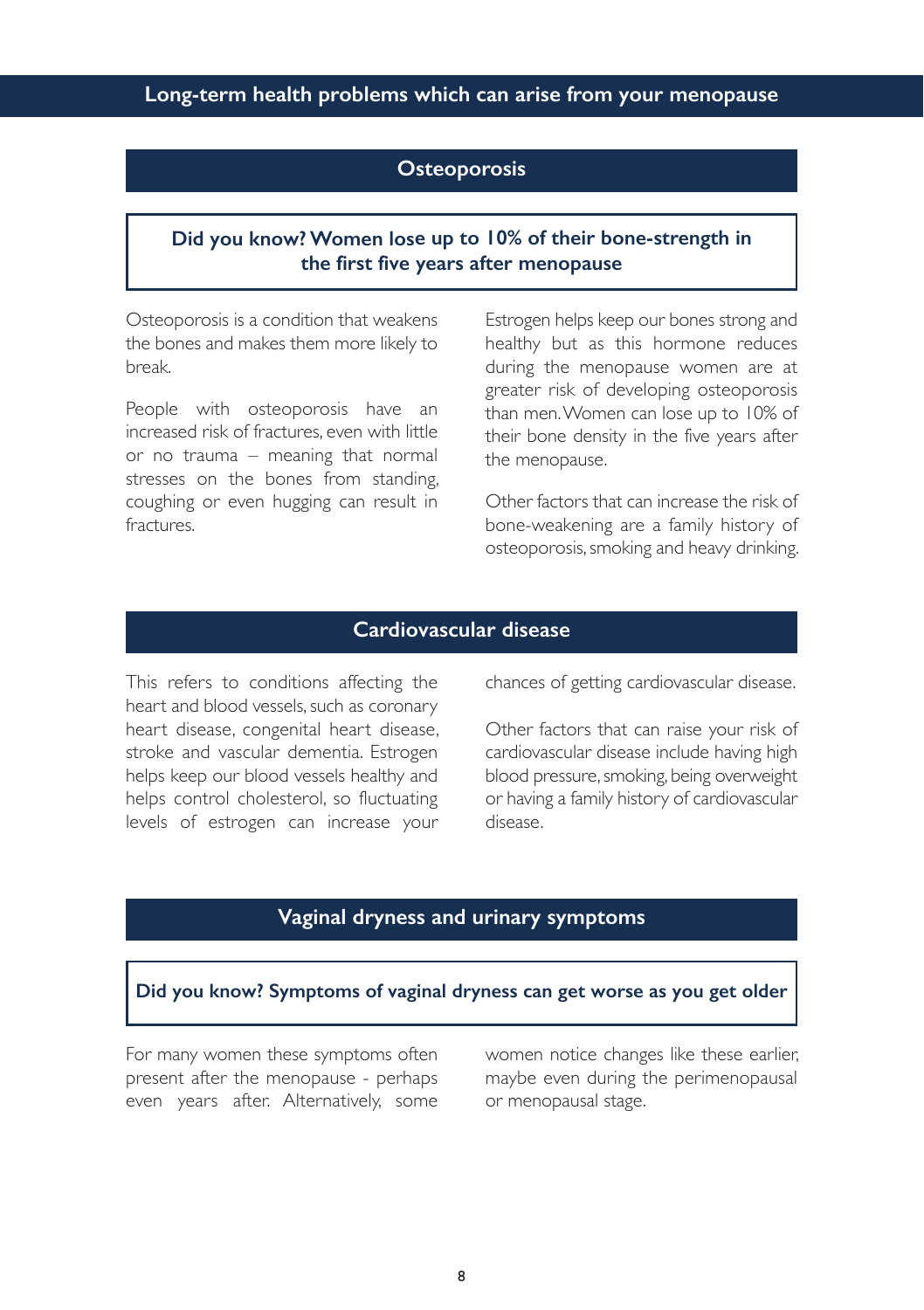# **Did you know? You should have a review three months after starting treatment and a review at least once a year thereafter**

There are a range of treatments available to help manage your menopause symptoms – and in many cases, vastly improve your quality of life.

Your first step after diagnosis should be talking to a health professional about the options available, so you can make an informed decision about the potential benefits and risks of treatment.

A trusted source of information is the

2015 guidelines on menopause by medicines regulator the National Institute for Health and Care Excellence (NICE).

It contains information on general menopause and POI, including diagnosis, treatments that can help your symptoms, what sort of information you should expect during an appointment with a health professional, and questions you can ask (www.nice.org.uk/guidance/ng23).

# **Hormone Replacement Therapy (HRT)**

Treatment for POI or early menopause usually involves taking hormone replacement therapy (HRT) or the combined contraceptive pill.

HRT is a treatment that relieves symptoms by replacing the estrogen your body stops making after the menopause. It is available as a skin patch, gel applied to the skin, or as a tablet.

If you still have a uterus, then you will need to take a progestogen (a synthetic type of the hormone progesterone) alongside estrogen - known as combined HRT. This is because taking oestrogen can increase the risk of uterine cancer, however, taking a progestogen reverses this risk.

The combined contraceptive pill also includes estrogen and progestogen. Some women with POI take this instead of HRT, especially if they need contraception. However, there is less evidence that the combined oral contraceptive pill lowers future risk of osteoporosis and heart disease, like HRT does.

If you are diagnosed with POI or early menopause, then it is recommended you take hormones until at least the age of 51 – the natural age of the menopause.

HRT will replace the 'lost' hormones that your body would usually keep on producing up to the age of 51 years (when hormone production would normally change due to the menopause).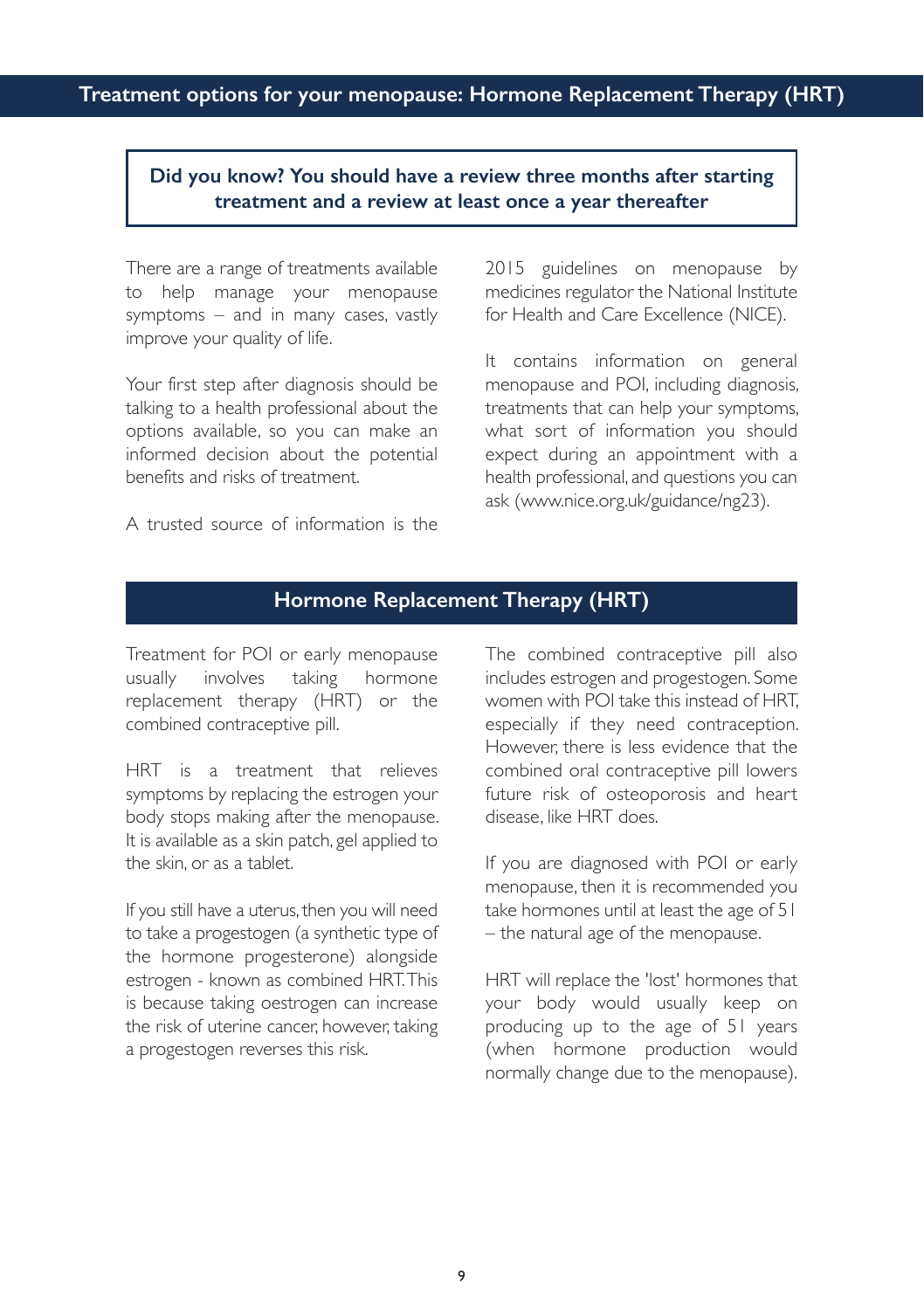# **HRT benefits**

#### Your symptoms will improve.

Many women find their symptoms improve within a few months of starting HRT and feel like they have their 'old life' back, improving their overall quality of life.

Hot flushes and night sweats usually stop within a few weeks of starting HRT. Many of the vaginal and urinary symptoms usually resolve within three months, but it can take up to a year in some cases.

You should also find that symptoms such as mood changes, difficulty concentrating, aches and pains in your joints and the appearance of your skin will also improve.

### Your risk of cardiovascular disease will reduce.

There is some evidence that taking HRT,

particularly estrogen-only HRT, reduces your risk of cardiovascular disease. The benefits are greatest in women who start HRT within ten years of their menopause.

#### Your risk of osteoporosis will reduce.

Taking HRT can help prevent and reverse bone loss, even for women who take lower doses of HRT, so it can reduce your risk of bone fracture due to osteoporosis.

#### Your risk of other diseases will reduce.

Studies have shown that women who take HRT also have a lower future risk of type 2 diabetes, osteoarthritis, bowel cancer, depression and dementia.

# **HRT risks**

For the majority of women who start taking HRT under 60, the benefits outweigh the risks.

The type of HRT that is suitable for you usually depends on 4 factors:

- your medical history
- any existing conditions
- whether you still have your womb (uterus) or not
- and if you are still having periods.

If you have a womb, it will be advised that you take both estrogen and progestogen - known as combined HRT. This is because estrogen on its own can increase the risk of developing uterine cancer, whereas progestogen helps keep the lining of the womb thin and free from the

types of cells that could turn into cancer.

There are two small risks for some women who take HRT - the risk of breast cancer and the risk of a blood clot. The one that worries most women is breast cancer. Your actual risk depends on many factors including age, family history and your general health and not on whether you take HRT alone. That is why it is crucial you discuss your individual circumstances with a health professional.

Studies have shown that women who take estrogen-only HRT do not have an increased risk of breast cancer. Taking combined HRT (estrogen and progestogen), may be associated with a small risk of developing breast cancer.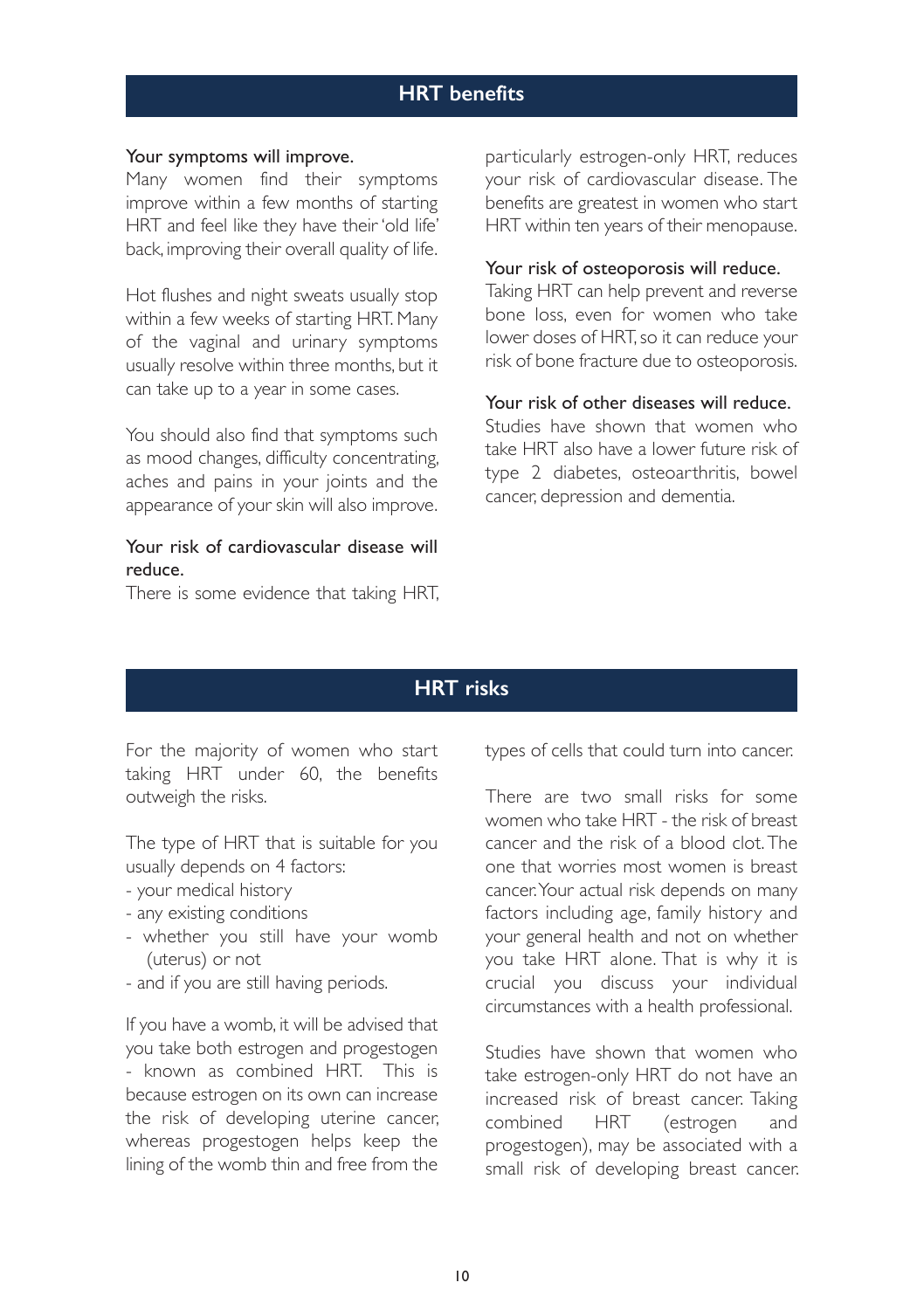Some studies show this risk reduces if a type of progestogen called micronised progesterone is used, which is derived from plants.

If you have a history of blood clots, liver disease or migraine, you can still take HRT but it is likely to be recommended as an estrogen patch or gel, as this is associated with no risk of clots. If you need progestogen then this is usually still given as a tablet or a Mirena coil can be used as an alternative form of progestogen.

cramps. Side effects are most likely to occur when you first start taking HRT and then usually settle with time.

Different brands of HRT use different estrogens and progestogens, so you may find that changing brands helps with the side effects. Switching the delivery method of HRT – for example from tablets to patches – can also help.

Some women find that HRT patches can irritate the skin, so talk to a health professional about switching brands.

#### Side effects of HRT

The most common side effects include nausea, some breast discomfort or leg

# **Body-identical and bioidentical hormones: what you need to know**

These days the NHS and private menopause specialists offer a more modern type of HRT containing estrogen that is derived from plants, such as yams. This is known as body-identical estrogen, as it has the same molecular structure as the estrogen produced by our bodies.

However, some private clinics offer a type of HRT known as 'compounded bioidentical HRT'. Like body-identical estrogen, it is derived from plants, but the crucial difference is that some clinics offer bioidentical treatment that is 'compounded' or custom-blended following hormone testing.

Compounded bioidentical HRT products are not authorised by the Medicines and Healthcare Products Regulatory Agency (MHRA) and they are not recommended by various medical bodies, including the British Menopause Society and the International Menopause Society.

They are marketed as natural supplements and do not require approval by the MHRA. As a result, they have not been through the rigorous process of drug development, which conventional medicines and products undergo.

Compounded bioidentical hormones have not been scientifically evaluated in clinical trials for effectiveness and safety, and there is no evidence that they are more effective than licensed types of HRT.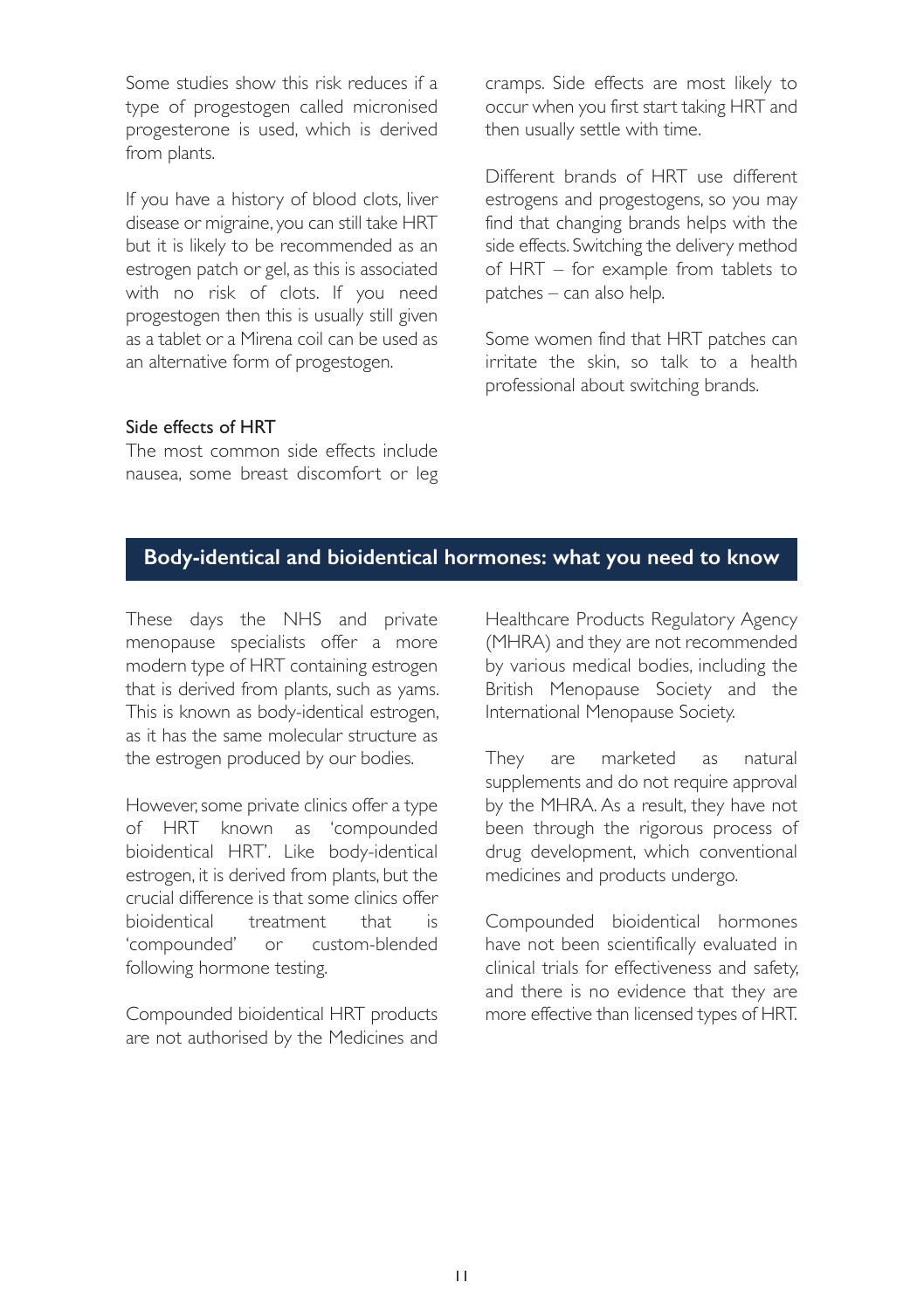## **Other treatments**

# **Combined Oral Contraceptive pill**

Some women prefer to take the combined contraceptive pill over HRT. Like HRT, the combined pill replaces the hormones your body has stopped making, and so will ease symptoms.

Both HRT and the combined pill ease symptoms and help protect your bone health, but HRT may be better for your blood pressure than the combined contraceptive pill.

The pill acts as a contraception whereas HRT does not, so it could be considered as an option for women who still require contraception.

You can take the combined pill up to the age of the natural menopause, but it is not suitable if you are aged over 35 years and you smoke, or if you have cardiovascular disease or a history of blood clots, stroke or migraines.

# **Testosterone**

# **Did you know? Testosterone production decreases by more than 50% in women with POI**

As well as regulating sex drive, testosterone also helps with your mood, memory and concentration.

Testosterone production decreases by more than 50% in women with POI.

Not all women will need to take

replacement testosterone but talk to your health professional if you find HRT or the combined contraceptive pill are not helping with these symptoms.

Testosterone is given as a cream or gel, or sometimes as an implant.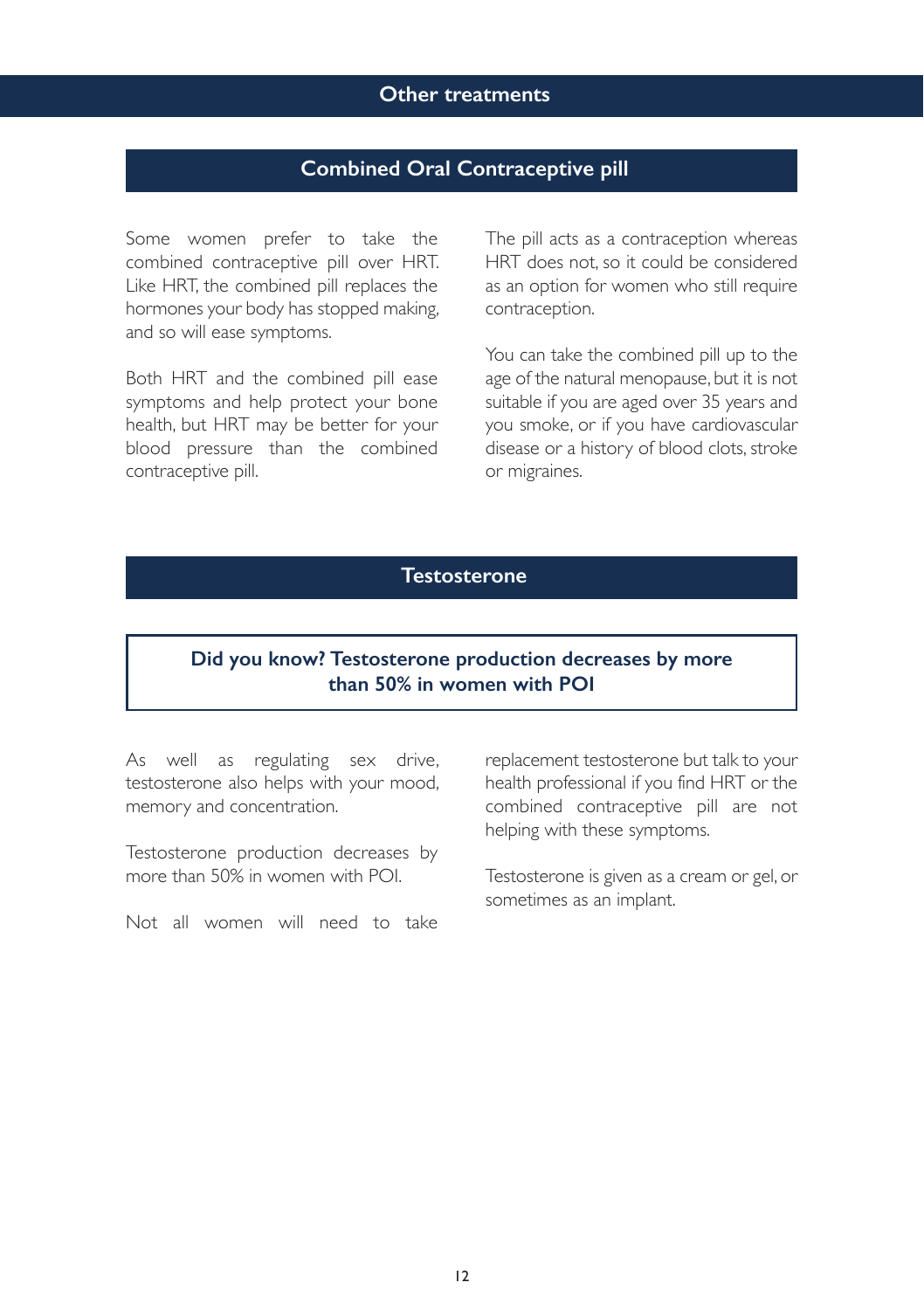# **Treatments for vaginal dryness and urinary symptoms**

To ease these symptoms, estrogen can be given directly to the vagina in the form of a cream, a tablet (pessary) or a silicon ring inserted into the vagina.

Using estrogen in this way is not the same as taking HRT, so does not have the same associated risks. It can be safely used by most women on a regular basis for a long period of time, which is important as symptoms can continue when you are postmenopausal and they often return when you stop treatment.

Another option for dryness is vaginal moisturisers and lubricants during sex. These products can be bought over the counter and can be used either alongside vaginal estrogen treatments or on their own.

Your symptoms should improve within a few weeks of treatment. See a health professional if there is no improvement, as these symptoms can be due to other conditions.

# **Alternative prescription treatments**

There are some alternative prescription medications that can be used for symptoms if HRT cannot be given or is not preferred. These include

antidepressants such as citalopram or venlafaxine - which can improve hot flushes but often have side effects, such as nausea.

# **Cognitive Behavioural Therapy (CBT)**

It is quite common to have feelings of low mood or anxiety following a diagnosis of POI or early menopause (a good source of advice is the Daisy Network, a charity for women with POI www.daisynetwork.org).

CBT is a talking therapy, recommended by

NICE as a treatment for low mood associated with menopause. It focuses on changing the way you think and behave, with sessions either in groups or one-toone with a therapist. You can be referred via your GP, but many women find it is quicker to organise privately.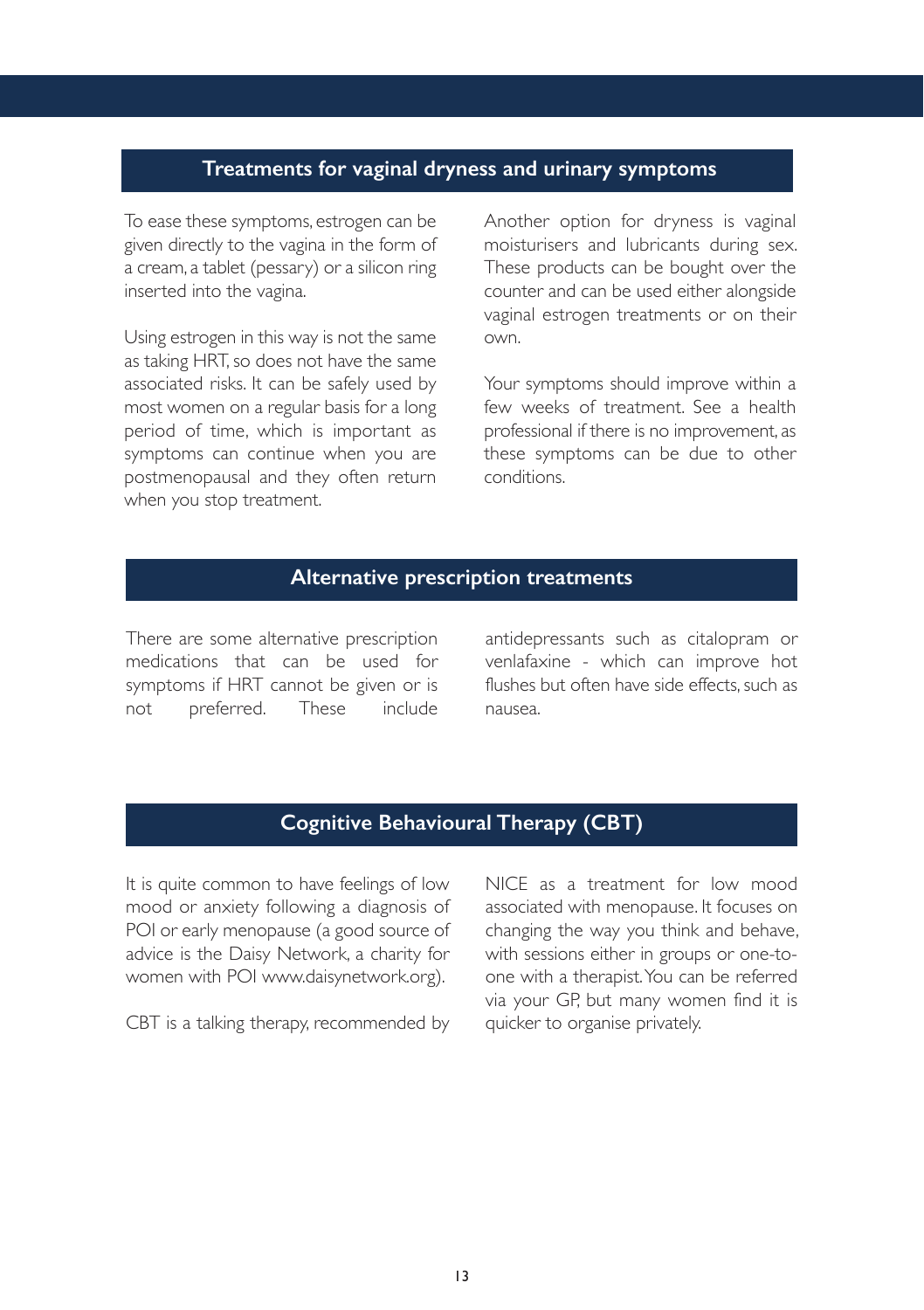# **Herbal medicines**

Some women consider taking herbal medicines alongside or instead of conventional medicines.

There is a huge market out there for menopausal symptoms, including St John's wort, red clover and black cohosh. Herbal medicines though natural, are not necessarily safer. There is much variety in their effectiveness and potency. In addition, some come with side effects and can interfere with other medicines you may be taking.

It is also worth remembering that although herbal medicines might help some of your symptoms, they won't address your hormone levels and in turn won't protect your bones or reduce your risk of cardiovascular disease.

If you are considering herbal medicines, speak to a health professional.

## Traditional Herbal Registration (THR) certification mark

The MHRA oversees a scheme called the THR certification mark. If you are thinking of using herbal medicines, you should look out for this logo, as it means it has been deemed safe when used as intended, manufactured to set quality standards and has reliable and accurate product information. The authorised usage and dosage of the medicine is based on evidence of its traditional use, but the effectiveness of the product has not been assessed by the MHRA.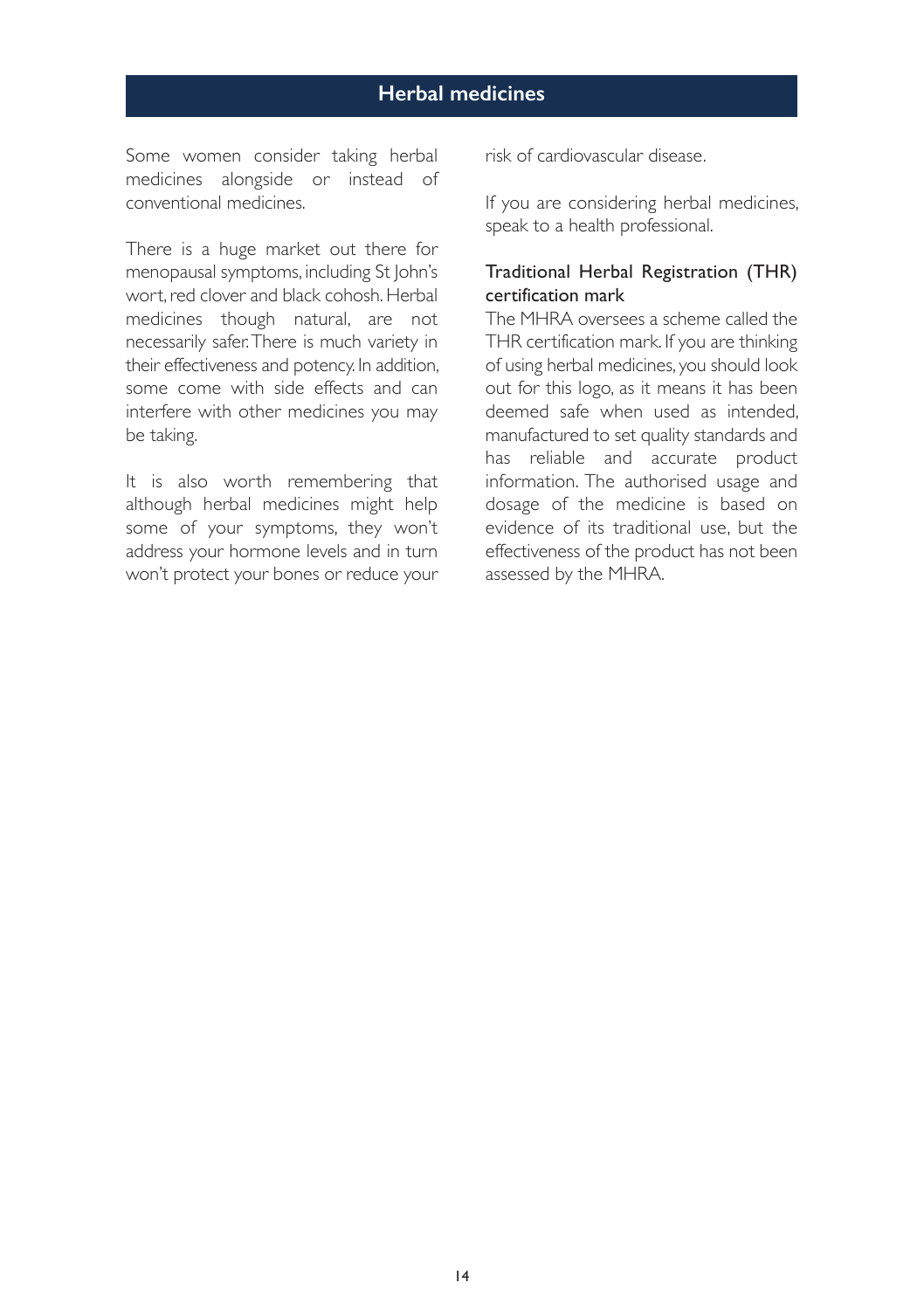## **Did you know? Alcohol, caffeine and spicy foods can all trigger hot flushes**

Maintaining a healthy lifestyle is important for women of all ages, but particularly during your menopause.

You should be aiming to:

Eat a healthy, balanced diet: a diet rich in calcium helps protect your bones and reduce the risk of osteoporosis.

Exercise regularly: NHS guidelines state you should try and aim for 30 minutes of moderate exercise five times a week. Weight-bearing exercises, such as walking or running, are also important to maintain bone strength.

Limit alcohol and cigarettes: alcohol can interrupt sleep and exacerbate hot flushes. If you do smoke, try to cut down with the aim of quitting altogether.

Get enough vitamin D: vitamin D also plays a part in keeping your bones strong and healthy. You should get all the vitamin D you need from sunlight and the small amounts found in food, but you may also want to take a supplement.

Relax: If work is proving stressful, take time out for yourself. Do something you enjoy that lifts your mood, such as yoga, having an aromatherapy massage or just spending time with loved ones.

# **Common HRT myths busted**

Myth: You should wait for your symptoms to be unbearable before seeing a health professional about HRT

False. You can start taking HRT from when symptoms start, even when you are perimenopausal.

Myth: HRT delays the menopause

False. If you experience menopausal symptoms after stopping HRT, you would have experienced them even if you had never taken HRT.

Myth: You should stop taking HRT after five years

False. There is no maximum amount of time you should take HRT for. It depends on your individual circumstances, risks and benefits and personal choice.

## Myth: HRT is not suitable if you suffer from migraines

False. If you have a history of migraine, you should opt for HRT in the form of a patch or gel rather than a tablet. Women who have migraines with aura (visual disturbances such as flashing or seeing spots), have a small increased risk of stroke when taking estrogen in tablet form, but not as a patch or gel.